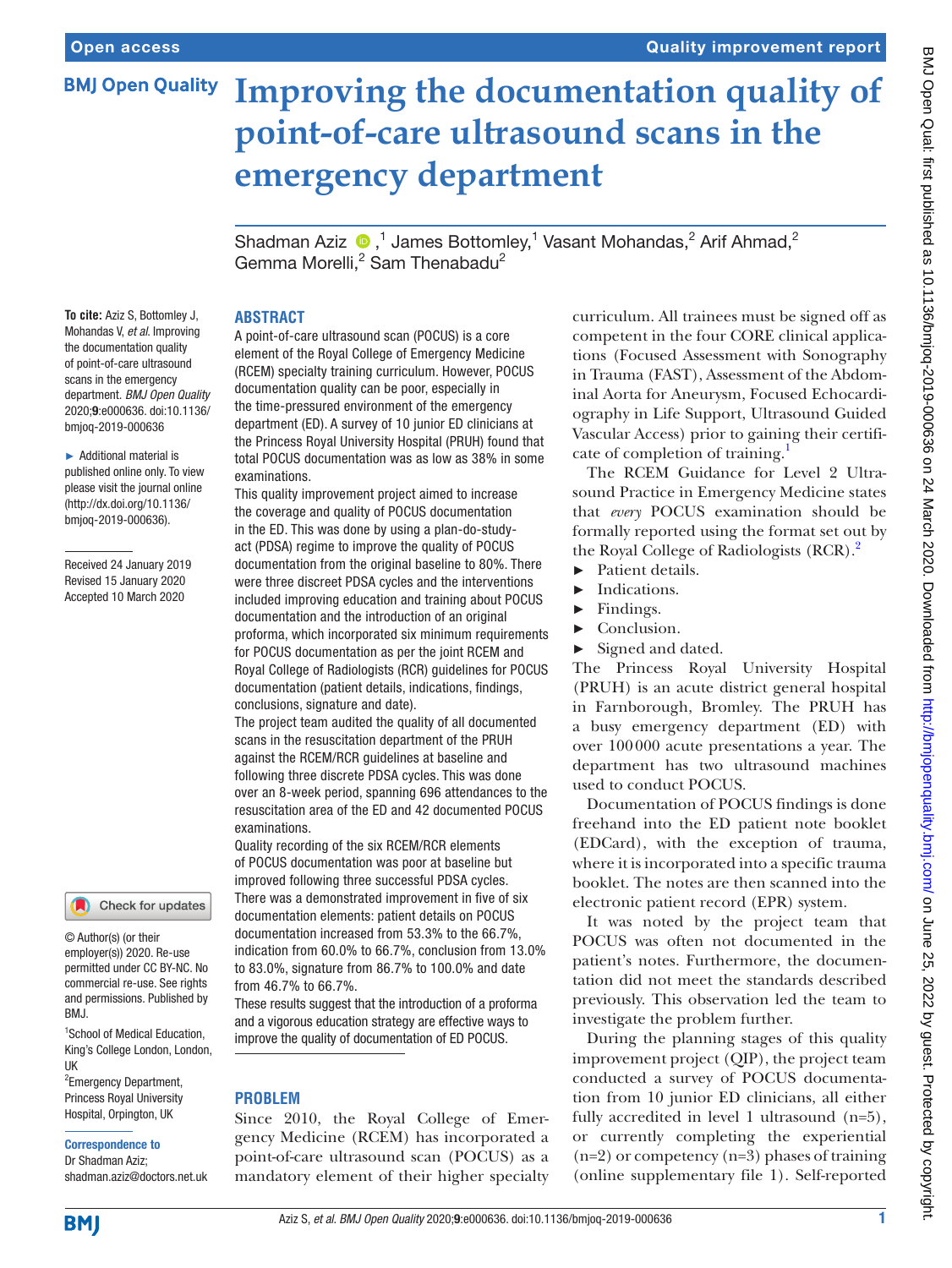POCUS documentation figures ranged from 38% to 91% for the four CORE examinations.

These results suggested a significant amount of scans being performed without documentation, and an unknown number of scans being documented as per the guidance by the RCEM.

The project's SMART aim was to have all documented POCUS in PRUH resus contain 80% of each of the five key elements of documentation by the end of the 8-week QIP period.

#### **BACKGROUND**

Clinician performed POCUS in the ED is used as an adjunct to other modalities to 'rule-in' life-threatening pathology. The FAST examination has been reported to have sensitivities and specificities for finding free fluid in the abdomen of up to  $96\%$  and  $99.7\%$ , respectively,<sup>[3](#page-5-2)</sup> and an extended FAST examination to look for pneumothorax termed E-FAST has been shown to have sensitivities and specificities of up to 95% and 99%, respectively.[4](#page-5-3)

The low cost of POCUS, its rapid nature and high diagnostic accuracy in detecting potentially life-threatening pathology has led to being incorporated into the curriculum for all ED clinicians completing specialty training in the  $UK<sup>1</sup>$  $UK<sup>1</sup>$  $UK<sup>1</sup>$ 

However, accurate documentation of POCUS is essential, especially in cases where POCUS has been used to change management, facilitate decision making or been used to compare clinical status across time. Poor documentation affects the quality and safety of patient care as verbal handovers can be misconstrued or the information not given which also has medicolegal implications, and of course, 'If it was not written down, it did not happen'.

Literature examining POCUS documentation is sparse. However, a 2008 study of 42 American ED physicians found that documentation of POCUS was poor, with an average of 1.70 scans being performed per shift, but only 56.4% of these being documented. Common reasons stated in the paper for poor documentation included 'too many demands on time' and 'requires logging on to a separate programme'. The most popular suggestions among respondents to improve documentation was 'integration into the electronic medical record' and positive recognition/financial reward.<sup>5</sup>



<span id="page-1-0"></span>Figure 1 Percentage completion of documentation elements during baseline study.

A thorough literature search yielded limited results in the utility of the use of proformas in POCUS documentation, however, other studies have suggested that proformas can improve documentation of other clinical procedures such as knee arthroscopy.<sup>6</sup> From the preliminary survey, 8 of 10 of the respondents were amenable to the introduction of a proforma to aid documentation. However, those who objected did not provide reasons for their reluctance to use a proforma ([online supplemen](https://dx.doi.org/10.1136/bmjoq-2019-000636)[tary file 1](https://dx.doi.org/10.1136/bmjoq-2019-000636)).

#### **Measurement**

In order to capture the baseline level of POCUS documentation at the PRUH ED, a baseline study was conducted. Project team members SA and JB completed a retrospective analysis of all the resuscitation department EDCard notes between May 21 and 31, 2018.

Although POCUS is conducted in all areas of the ED (resus, majors, subacute), only patients presenting to resus were included in the study. This was due to time constraints and the high number of patients presenting to ED, making an audit of all patients impractical.

All EDCard notes of resus patients during the timeframe were manually inspected to identify if the patient underwent POCUS. Furthermore, all documented scans were audited against the RCEM/RCR documentation guidelines.

In order to avoid discrepancies and to increase reliability in data recording between the two auditors, strict criteria were agreed on the definitions of each element of the documentation guidelines:

- Patient details: if patient details were recorded anywhere on the EDCard pages where the POCUS was recorded.
- Indication: if a clear clinical question (eg, ? pneumothorax) or valid presentation (abdominal pain) was recorded.
- Findings: if any negative or positive findings were recorded (eg, free fluid found in Morrison's pouch or lack of lung sliding).
- Conclusion: if a clear conclusion was taken from the POCUS documentation (eg, no pneumothorax).
- Signature: if the signature (printed name was acceptable instead of signature) of the completing clinician was recorded anywhere on the EDCard pages where the POCUS was recorded.
- ► Date: if the date/time of the examination was recorded anywhere on the EDCard pages where the POCUS was recorded.

There were 173 patients who presented to resus during the 10-day baseline study period. Of these 173, 15 POCUS examinations were documented. Of these recordings, documentation of patient details was done in 53%, indication in 60%, findings in 87%, conclusion in 13%, signed in  $87\%$  and dated in  $47\%$  [\(figure](#page-1-0) 1).

The high scores for 'findings' and 'signed' acted as realistic targets for improvement and guided the SMART aim target of 80% for all elements of documentation.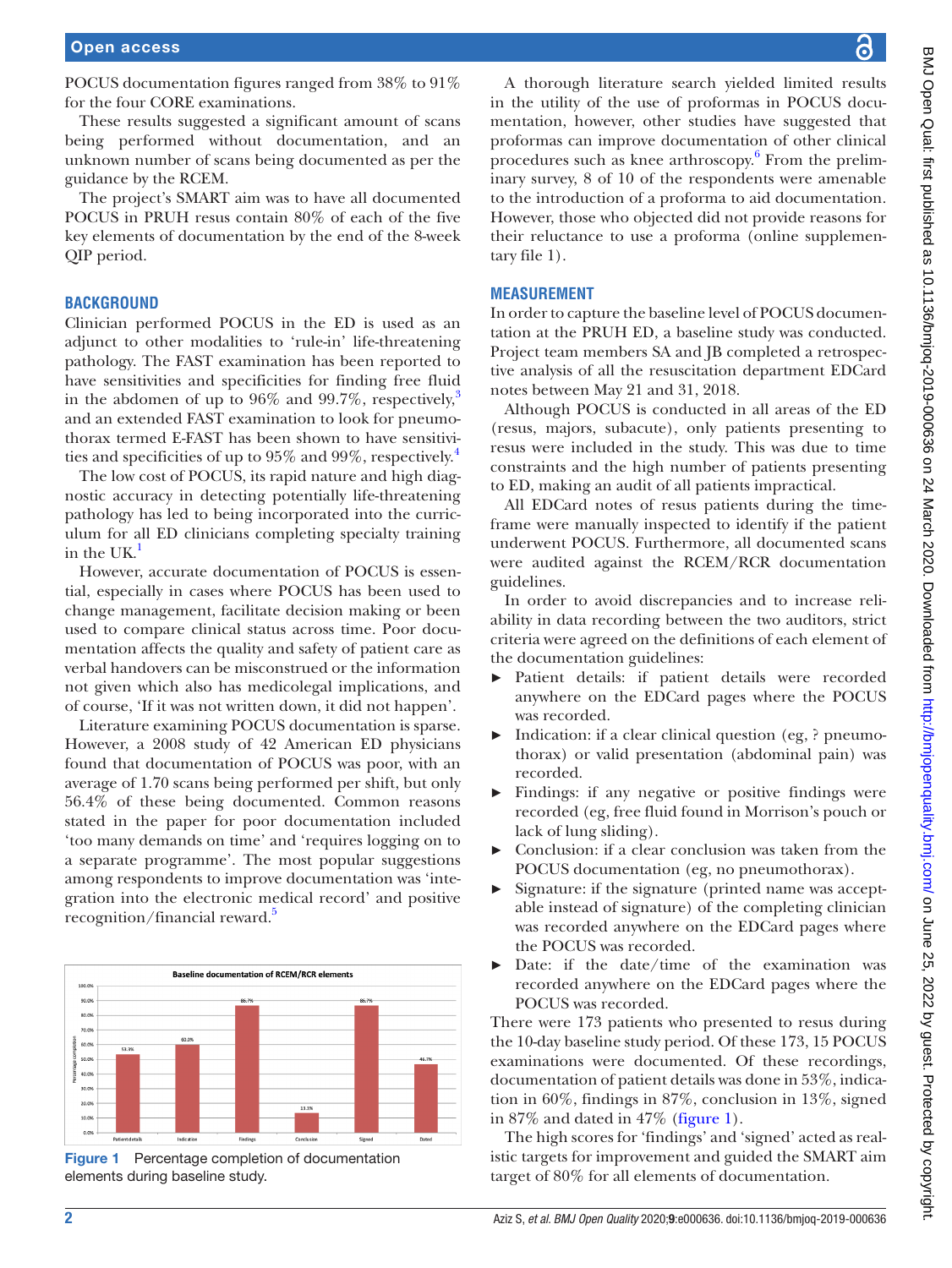#### Open access

# **Design**

The QIP team consisted of two final-year medical students (SA and JB), who designed and led the project, specialty doctor (VM), associate specialist (AA) and ED consultants (GM and ST). VM and SA were involved in the development of the proforma. Data collection and analysis were completed by SA and JB. AA, GM and ST provided supervision for the project. SA and JB drafted the manuscript and critical revision was conducted by GM and ST. Patients were not involved in the planning or design of this project.

A SMART aim was devised to have all documented POCUS in PRUH resus contain 80% of each of the five key elements of documentation by the end of the 8-week QIP period.

The interventions planned were the introduction of a POCUS proforma, with all the elements of the RCEM/ RCR guidance on documentation of POCUS. This was based on a template proforma included in the RCEM 'Guidance for Level 2 Ultrasound Practice in Emer-gency Medicine' document.<sup>[2](#page-5-1)</sup> The project leads consulted various ED staff, who were amenable to the introduction of a proforma, provided it was minimal, user-friendly and non-time consuming due to the busy and stressful nature of ED. The number of proforma uses was recorded as a process measure for this intervention.

The second intervention was the provision of training and regular reminders about the importance of POCUS documentation. The planned interventions included attending ED meetings, teaching sessions and daily handovers; email reminders and the introduction of posters on POCUS documentation in various places in the department. This was done as an attempt to address the issue of buy-in from key stakeholders (junior and senior ED staff involved in ultrasound scanning) and motivation in a very time-pressured and busy department.

As final-year medical students, the project leads (SA and JB) were not permanent members of the ED team at the PRUH, however, the inclusion of substantive consultants increased the sustainability of the project, as they could continue promoting high-quality documentation of POCUS. Furthermore, the implementation of a proforma and posters is a sustainable intervention, as they can be photocopied and continued regardless of changing staff in the department.

## **Strategy**

A series of plan-do-study-act (PDSA) cycles were designed:

#### **PDSA 1**

A POCUS proforma was introduced to the ED teams ([online supplementary file 2](https://dx.doi.org/10.1136/bmjoq-2019-000636)). The proforma included the basic elements of the RCEM/RCR guidelines for POCUS documentation. It was based on the template provided by the RCEM in their 'Guidance for Level 2 Ultrasound Practice in Emergency Medicine' document.<sup>2</sup>

The proforma was designed to be user-friendly, with diagrams for the most common POCUS examinations (FAST/E-FAST, abdominal aorta scan and focused echo) included in a checkbox manner. This was done to minimise the time busy ED clinicians required to fill in the proforma in an attempt to maximise completion. An additional comments section was included for any findings that did not fit the diagrams and for documentation of any other POCUS examinations (eg, transabdominal gynae POCUS and so on). A patient label section was included in the proforma to make it easier for ED clinicians to record the patient details.

Finally, the proformas demonstrated the ultrasound probe positions and placement for the common POCUS examinations. This was included as a training aid for any junior staff conducting POCUS.

The project team attended daily handover meetings and weekly registrar teaching during the baseline study weeks in order to make all clinical ED staff aware of the project and proforma. In addition, two POCUS training sessions were held for the senior Emergency Medicine trainees, which incorporated training on the use of the proformas and a description of the RCEM/RCR guidelines for POCUS documentation. Informal feedback was collected during these encounters to design successive PDSA cycles.

Proformas were attached to the two ED ultrasound machines. During teaching sessions and daily handovers, ED staff were trained on how to fill out the proformas. They were to be filled out for every POCUS examination and inserted into the A&E EDCard notes for scanning into the EPR system. The project team also made ED admin staff aware of the proformas, and the importance of scanning these into the patient record.

PDSA cycle 1 ran for 10 days between the June 1 and 15, 2018, with 4 days for the project team to plan and implement the next cycle and complete data analysis. The analysis was identical to the baseline data collection, with auditors SA and JB looking through the resus EDCard notes for the 10-day study period. As the project was looking at the documentation in general, any documentation whether freehand or proforma-based were recorded and audited against the RCEM/RCR guidelines.

## **PDSA 2**

The study was designed to implement proforma improvements based on clinician feedback during each cycle. It was noted by the project team that some proformas were completed but patient labels were not affixed. This identified a potentially serious patient safety issue whereby scans were documented but not attributable to the patient (although the proforma would be inserted into the EDCard booklet). This was addressed by highlighting the 'affix patient label' box.

Furthermore, the ED staff gave feedback that the writing on the proforma 'findings' was too small. As a result, the diagrams and font size were increased. In addition, the project team highlighted the checkboxes for significant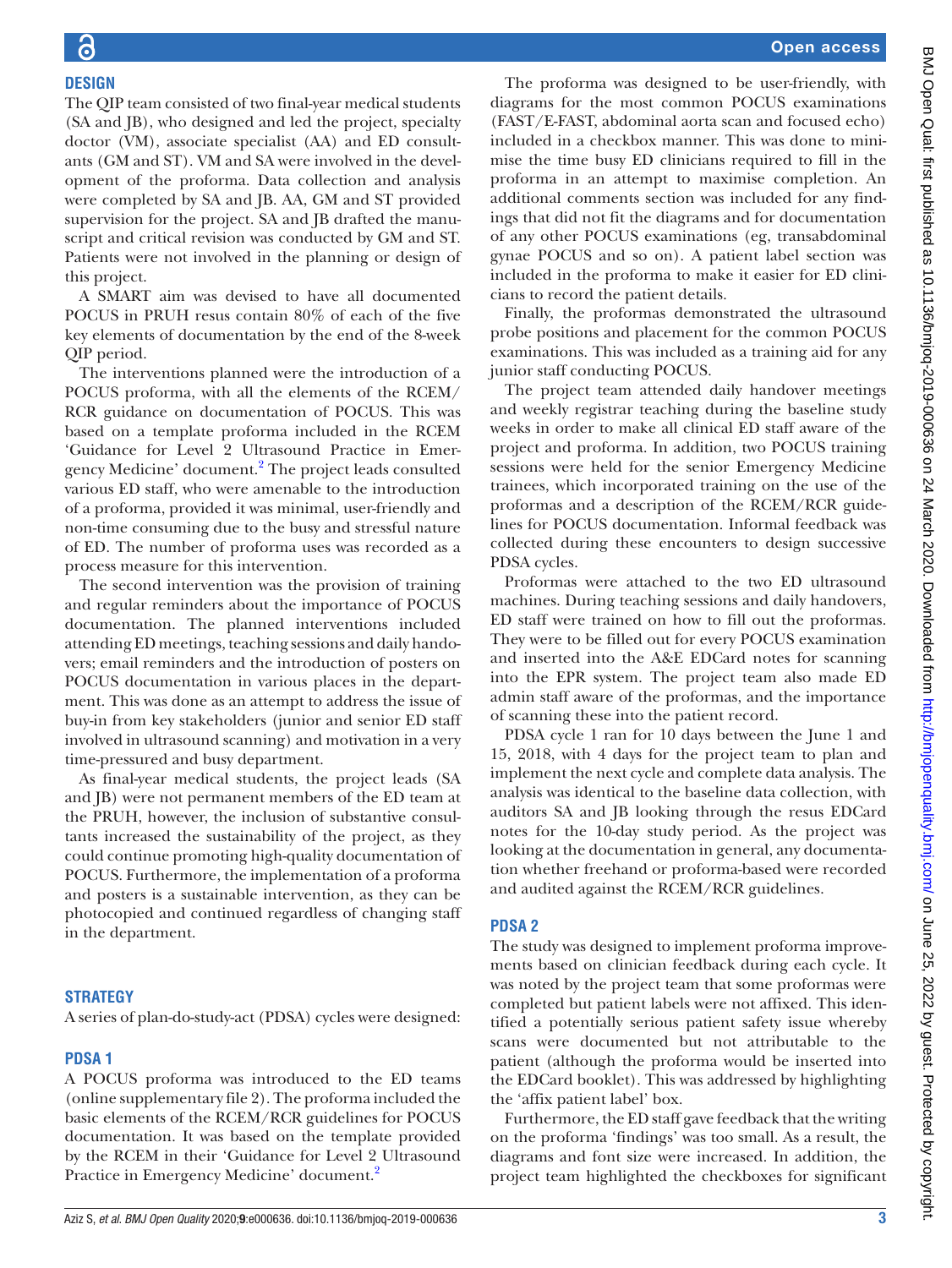

<span id="page-3-0"></span>Figure 2 Percentage completion of documentation elements and proforma use from baseline study to PDSA cycle 3. PDSA, plan-do-study-act.

findings in grey (eg, presence of free fluid and absence of lung sliding). This updated version of the proforma replaced all the original proformas on the ultrasound scanners [\(online supplementary file 2\)](https://dx.doi.org/10.1136/bmjoq-2019-000636).

The project team continued to attend weekly teaching sessions and daily handovers to make staff aware of the project. This was done to account for those staff who were not present during cycle 1 due to leave, night shifts and to make locum staff aware of the project on a daily basis. There were no new additions to substantive staff during the duration of the QIP.

Finally, email reminders were sent to all ED clinical staff reminding them of the project and the importance of POCUS documentation.

PDSA cycle ran from the June 18 to 28, 2018 with 4 days afterward for the project team to analyse data and plan the next PDSA cycle.

#### **PDSA 3**

The final PDSA cycle ran from the July 2 to 12, 2018.

Staff fed back that they forgot about the proformas and documentation criterion during busy shifts. A poster was designed in order to remind the ED staff to document their scans. It was put up in all clinical areas, staff break rooms and in the admin/office areas ([online supplemen](https://dx.doi.org/10.1136/bmjoq-2019-000636)[tary file 2](https://dx.doi.org/10.1136/bmjoq-2019-000636)).

The project team continued to send reminder emails and attend teaching/handover sessions.

It was also fed back that POCUS proformas were not available at the resus desk, where clinicians would usually complete their paperwork. A tray was set up on the resus desk so that clinicians could find POCUS proformas quickly. The aim of this intervention was to promote the use of the proformas by making them easily accessible to busy clinicians.

## **Results**

Data were collected from four discrete periods of 10days each during the baseline study and each of the PDSA cycles. In total, 696 patient encounters were analysed, all in the resus department (baseline: 173, PDSA 1: 173, PDSA 2: 179, PDSA 3: 171).

There was a total of 42 documented POCUS examinations (baseline: 15, PDSA 1: 12, PDSA 2: 9, PDSA 3: 6).

Absolute numbers of documented POCUS examinations decreased during the study.

All documents were included in the analysis both freehand and using the QIP proforma. This was done as the aims of the project were to improve documentation via various methods including reminders at handover and teaching sessions, email reminders and the introduction of the proforma.

All elements of documentation except 'findings' increased throughout the project [\(figure](#page-3-0) 2). An itemised breakdown of the results follows:

*Patient details*: patient details on POCUS documentation increased from 53.3% to 66.7% by the end of the project. There were initial concerns during PDSA cycle 1 as some proformas were completed without patient labels affixed, but following the improvement of the proforma, there were no other incidences of this happening.

*Indication*: during baseline data collection, it was noted that although scans were being documented, the indication for the scan was not present in 60.0%. Although POCUS is a harmless, non-invasive procedure, POCUS can be uncomfortable for patients at times due to some views requiring ultrasound probes to be placed in painful areas or with significant pressure to gain adequate views. Therefore, it is important to describe the indication for the scan. Furthermore, POCUS can take up significant amounts of clinician time and should only be conducted where there is a clear clinical question to be answered. Recording of the indication of scans improved from 60% to 66.7% by the end of the project.

*Findings*: 'findings' was the only element of documentation that did not show improvement and demonstrated a mild decrease by the end of the project from 86.7% to 83.3%. However, this element was consistently above the SMART target of 80%. However, verbal feedback from ED clinicians stated that the diagrams on the proforma made it easier to record findings and break down the different areas of each POCUS examination.

*Conclusion*: there was a dramatic increase in the documentation of 'conclusions' from 13.0% to 83% at PDSA 3. Documentation of conclusions of POCUS is of significant importance as it provides a clear summary of the scan that can guide further clinical management.

*Signed*: identification of the clinician(s) performing the scans improved from 86.7% to 100.0% by the end of the project. This is important for medicolegal and accountability reasons. A significant positive outcome of the project was that the clinician completing the scan was clearly identifiable in all scans by the end of the QIP.

*Dated*: finally, the pathology identifiable by POCUS is dynamic and it is important to capture the time that scans were completed. The dates of scans improved significantly from 46.7% to 66.7% by the end of the study period.

The SMART aim was not achieved fully as only the 'findings', 'conclusion' and 'signed' elements reached the target 80%.

Separate data analysis was conducted to assess the extent of the introduction of the proforma on the quality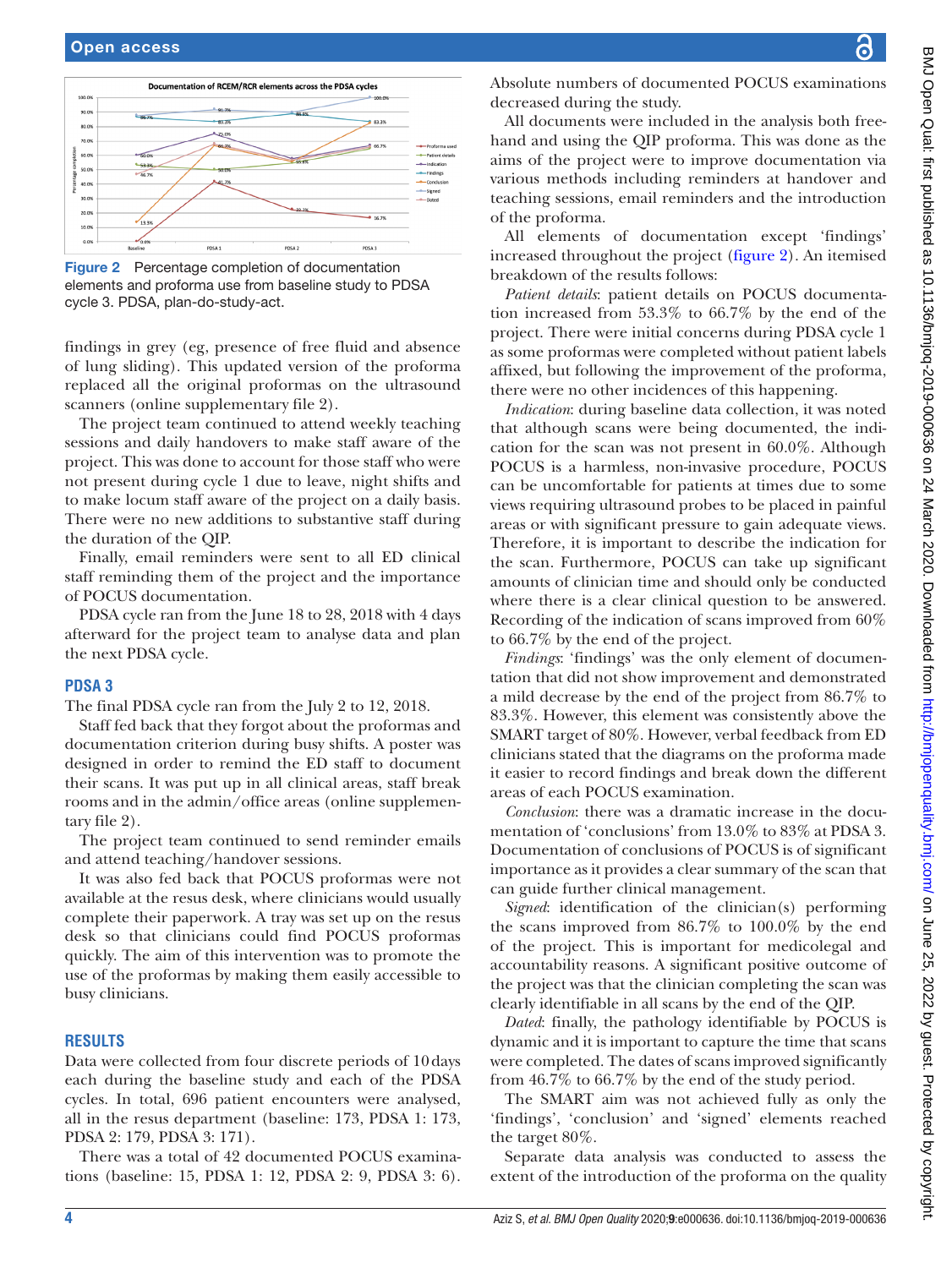

<span id="page-4-0"></span>Figure 3 Percentage completion of documentation elements in POCUS proformas compared with freehand documentation. POCUS, point-of-care ultrasound scan; RCEM, Royal College of Emergency Medicine; RCR, Royal College of Emergency Medicine.

of documentation ([figure](#page-4-0) 3). Documentation using proforma performed better than freehand documentation in four of six RCEM/RCR elements, all at compliance of 100.0%. It is likely that the reason for poor performance in the 'patient details' area was due to proformas being completed without patient labels in PDSA cycle 1.

These results suggest that proforma use can improve the quality of documentation of POCUS in the ED. However, overall proforma completion decreased during the study ([figure](#page-3-0) 2).

#### **Lessons and limitations**

The major limitation of this QIP was the short time span of the project. The project was designed and led by two final-year medical students (SA and JB) during a 10-week placement at the PRUH. As a result, the project had a significant time constraint. In addition, data were only collected in discrete 10-day periods during each cycle. This was done to allow time for data analysis and implementation of the next PDSA cycles. The result of this was that full continuous data were not collected, subjecting the project to chance as patients requiring POCUS may have presented on the days when data were not being collected.

In addition, this project did not capture the full extent of POCUS at PRUH ED as only patients attending resus were included in the study. This was done for logistical reasons as it would have been impractical for the study team to analyse EDCard notes for every patient attending the ED. However, as resus is a more time-pressured environment than majors/minors and due to the relatively more unwell cohort of patients attending resus, documentation rates may be lower in resus and therefore not generalisable to the rest of the ED.

Furthermore, due to the sparsity of POCUS and the 24/7 nature of A&E, it was not possible to continuously monitor the use of the ultrasound machine and ensure that all clinicians documented their scans. Therefore, it is likely that POCUS was conducted but not documented at all. This was a problem that the project team identified during the planning stages of the QIP, and one that provided motivation to pursue the project, in an attempt

to encourage staff to document all their scans. This was taken into account during the QIP, but it was accepted that it would be impossible to identify all the scans that took place. Therefore, a retrospective approach to analysing documentation was taken. The number of documented scans did decrease throughout the PDSA cycles, however, it is unclear whether this is due to fewer scans being conducted or due to poor documentation.

In addition to this, it was noted that the use of proforma decreased during the study. Although it was demonstrated that proforma completion yielded higher-quality documentation than freehand documentation, the majority of clinicians preferred a freehand approach. One reason for this could have been the availability of proformas, which was addressed in PDSA cycle 3 by adding more proformas to areas where clinicians would sit down and write their notes. Also, freehand documentation could be much quicker than the completion of an additional proforma for busy clinicians in resus. A potential solution to the issues of speed and access for clinicians is to create an electronic proforma. However, this will only be feasible when the department moves to electronic/paperless clerking directly into EPR. Regardless, overall documentation quality improved following the introduction of the proforma, possibly because it acted as a training tool highlighting the important elements of documentation in freehand notes. However, the factors leading to poor uptake of the proforma and its utility as an educational tool were not evaluated.

As the proformas were on a separate sheet of paper, a potential issue was that some completed proformas may not be scanned into EPR, and therefore would not be included in the data collection. However, the project team anticipated this and engaged the ED admin staff in order to minimise the risk of this occurring. There were also concerns that proformas could be scanned into the wrong patient record. For those proformas where the patient label was not affixed, the auditors were able to identify correct upload from the clinical details, name of the sonographer and date/time of the scan. There were no instances of incorrect proforma upload. The risk of this occurring could be mitigated by including the proforma in the patient note booklet rather than a loose sheet of paper or by using an electronic proforma.

Another limitation was that robust evaluation of the documentation education strategy was not carried out. This would have provided valuable process measures to assess the sustainability of the interventions, which this project lacks. On reflection, it would have been useful to survey clinicians attending the teaching sessions and daily handovers, to assess whether they were aware of documentation standards before the study and whether the interventions were likely to change their documentation practice. Furthermore, a repeat survey of the perceived documentation rate was not conducted.

Lastly, this project also highlighted the importance of 'buy-in' from the ED staff. The project team engaged all stakeholders, including junior and senior ED staff.